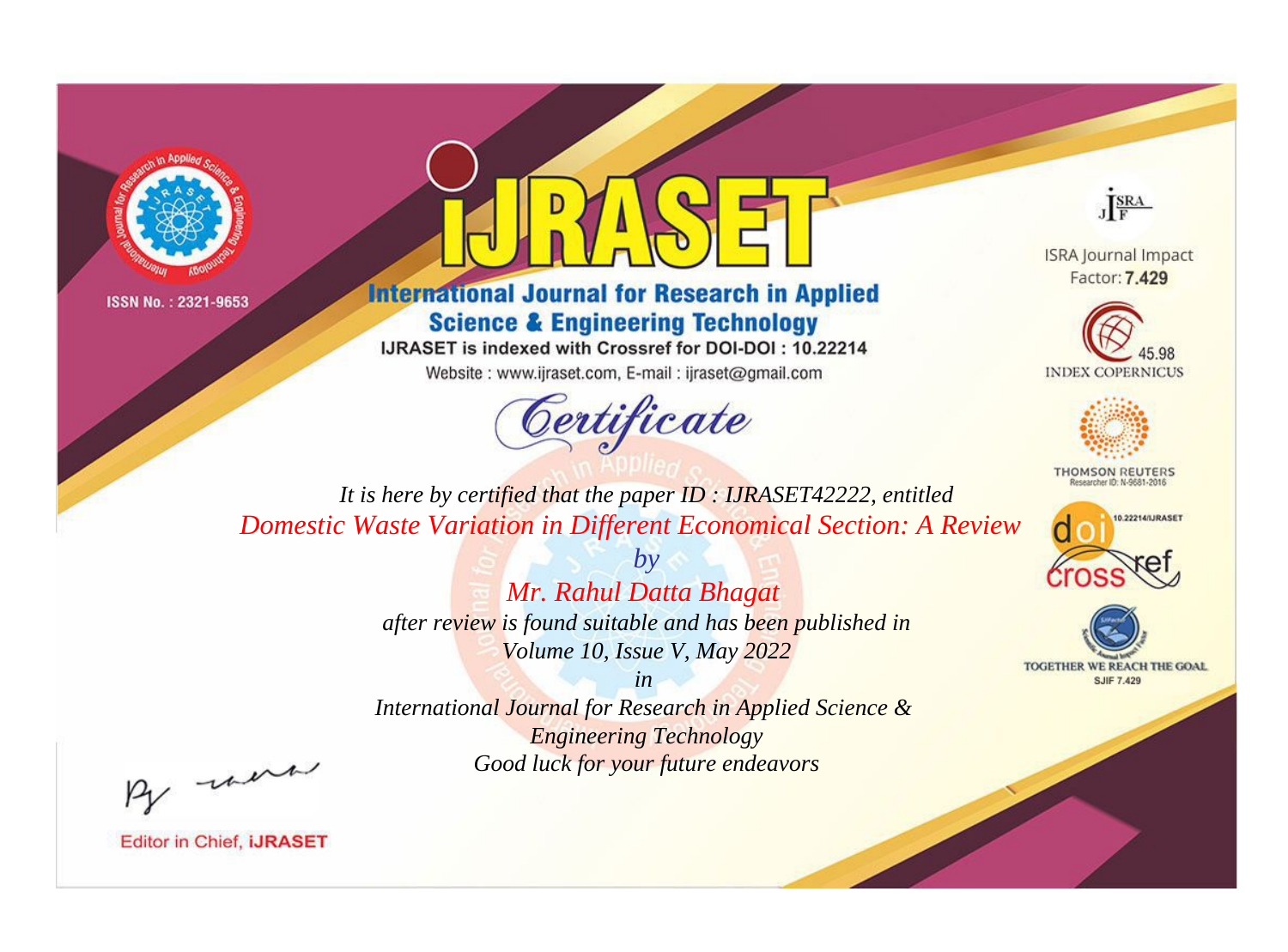



**International Journal for Research in Applied Science & Engineering Technology** 

IJRASET is indexed with Crossref for DOI-DOI: 10.22214

Website: www.ijraset.com, E-mail: ijraset@gmail.com



JERA

**ISRA Journal Impact** Factor: 7.429





**THOMSON REUTERS** 



TOGETHER WE REACH THE GOAL **SJIF 7.429** 

*It is here by certified that the paper ID : IJRASET42222, entitled Domestic Waste Variation in Different Economical Section: A Review*

> *by Mr. Abhishek Dilip Khobragade after review is found suitable and has been published in Volume 10, Issue V, May 2022*

> > *in*

*International Journal for Research in Applied Science & Engineering Technology Good luck for your future endeavors*

By morn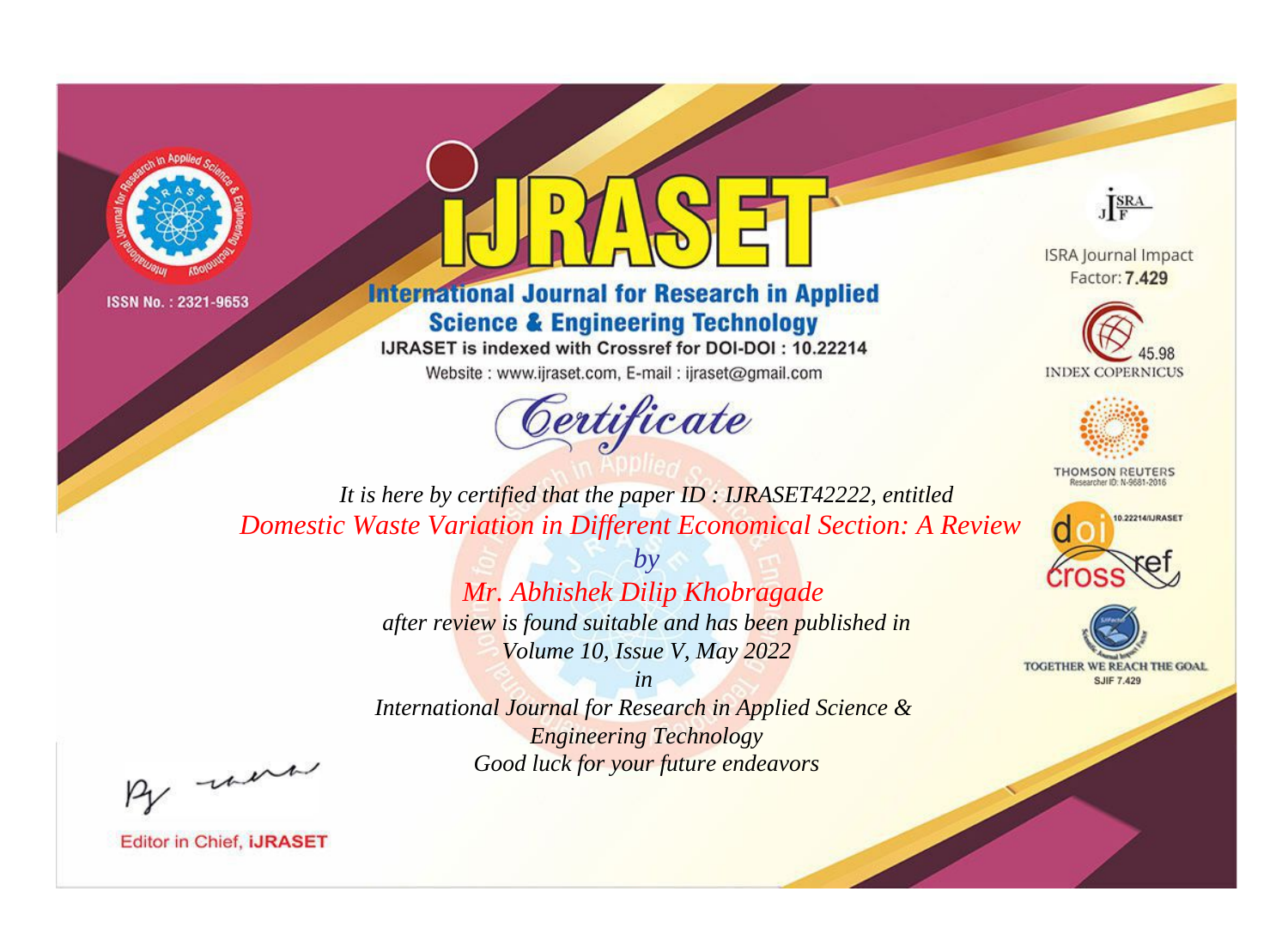



**International Journal for Research in Applied Science & Engineering Technology** 

IJRASET is indexed with Crossref for DOI-DOI: 10.22214

Website: www.ijraset.com, E-mail: ijraset@gmail.com



JERA

**ISRA Journal Impact** Factor: 7.429





**THOMSON REUTERS** 



TOGETHER WE REACH THE GOAL **SJIF 7.429** 

*It is here by certified that the paper ID : IJRASET42222, entitled Domestic Waste Variation in Different Economical Section: A Review*

> *by Mr. Jayant Ramteke after review is found suitable and has been published in Volume 10, Issue V, May 2022*

> > *in*

*International Journal for Research in Applied Science & Engineering Technology Good luck for your future endeavors*

By morn